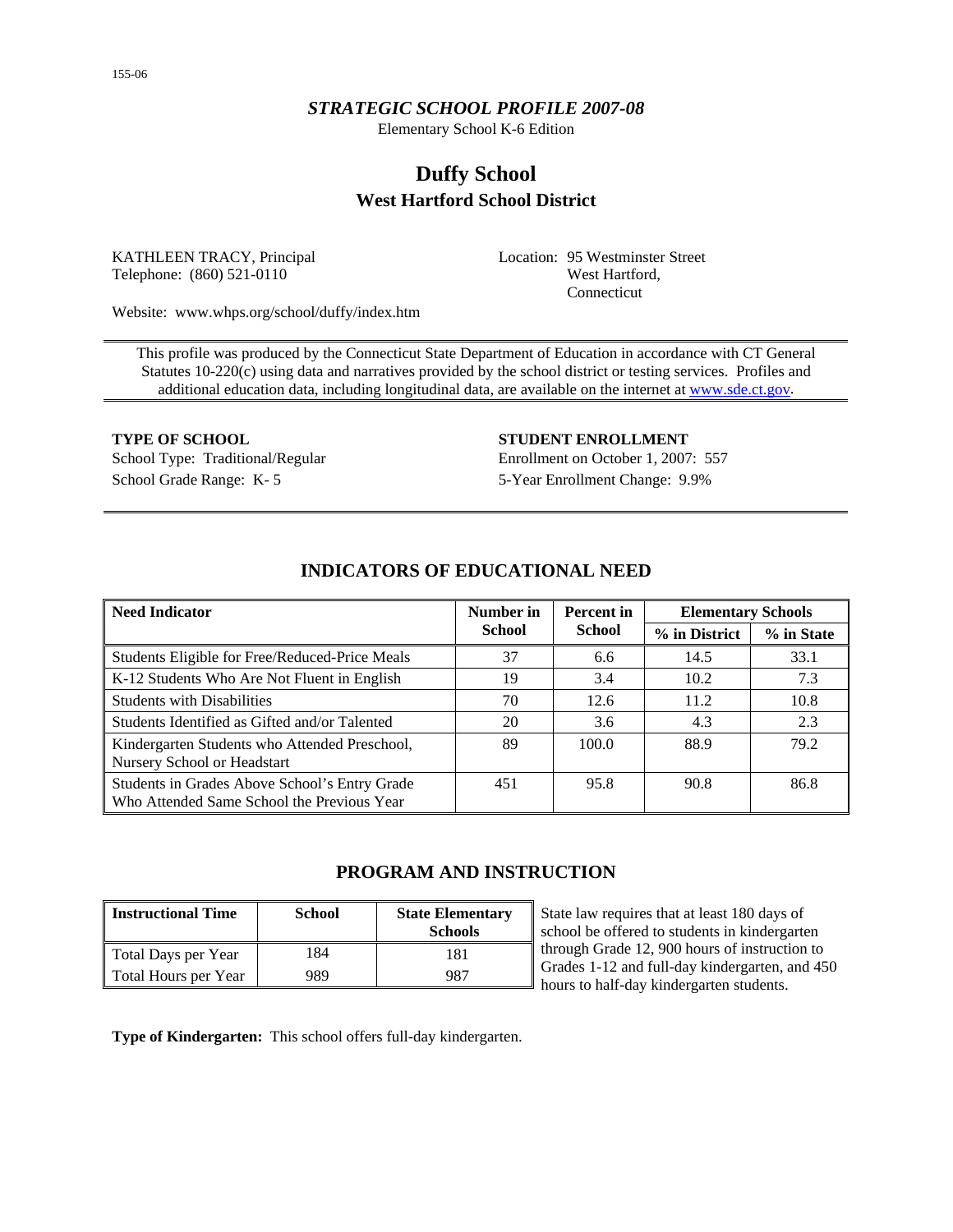| Average Class Size | <b>School</b> | <b>District</b> | <b>State</b> |
|--------------------|---------------|-----------------|--------------|
| Kindergarten       | 22.3          | 19.7            | 18.1         |
| Grade 2            | 26.8          | 20.7            | 19.3         |
| Grade 5            | 25.0          | 22.7            | 20.9         |

| <b>Estimated Hours of Instruction Per Year in Selected Subject Areas</b> |              |     |  |  |  |
|--------------------------------------------------------------------------|--------------|-----|--|--|--|
| Grade 5                                                                  | <b>State</b> |     |  |  |  |
| Art                                                                      | 36           | 31  |  |  |  |
| <b>Computer Education</b>                                                | 0            | 17  |  |  |  |
| <b>English Language Arts</b>                                             | 425          | 425 |  |  |  |
| Family and Consumer Science                                              |              |     |  |  |  |
| Health                                                                   | 32           | 23  |  |  |  |
| Library Media Skills                                                     | 18           | 18  |  |  |  |
| <b>Mathematics</b>                                                       | 201          | 199 |  |  |  |
| Music                                                                    | 36           | 33  |  |  |  |
| Physical Education                                                       | 54           | 40  |  |  |  |
| Science                                                                  | 76           | 97  |  |  |  |
| <b>Social Studies</b>                                                    | 75           | 92  |  |  |  |
| <b>Technology Education</b>                                              | 0            |     |  |  |  |
| World Languages                                                          | 36           | 10  |  |  |  |

#### **World Language**

Formal instruction (at least 1 hour per week) in Spanish starts in Grade K in this school. Statewide, 4.5% of elementary and middle schools that serve Grade K start world language instruction by this grade.

#### **Lunch**

An average of 30 minutes is provided for lunch during full school days.

\*Interdisciplinary Approach

| <b>Special Programs</b>                                                                                                 | <b>School</b> | <b>Elementary Schools</b> |              |
|-------------------------------------------------------------------------------------------------------------------------|---------------|---------------------------|--------------|
|                                                                                                                         |               | <b>District</b>           | <b>State</b> |
| % of K-12 Students in Bilingual Education Program or Receiving<br>English as a Second Language Services                 | 3.4           | 10.1                      | 7.1          |
| % of Identified Gifted and/or Talented Students Who Received<br><b>Services</b>                                         | 100.0         | 100.0                     | 78.6         |
| % of Special Education Students Attending This School Who Spent<br>Over 79% of Their Time with Their Non-Disabled Peers | 66.7          | 75.0                      | 79.1         |

## **LIBRARY AND COMPUTERS**

Free on-line access to periodicals, newspapers, and other resources is available to all Connecticut schools through the Connecticut Digital Library at

| <b>Instructional Computers and Library</b>        | <b>School</b> | <b>Elementary Schools</b> |              |  |
|---------------------------------------------------|---------------|---------------------------|--------------|--|
| <b>Materials</b>                                  |               | <b>District</b>           | <b>State</b> |  |
| # of Students Per Computer                        | 3.1           | 3.5                       | 3.4          |  |
| % of Computers with Internet Access               | 100.0         | 100.0                     | 98.3         |  |
| % of Computers that are High or Moderate<br>Power | 100.0         | 99.2                      | 91.7         |  |
| # of Print Volumes Per Student*                   | 26.8          | 33.6                      | 27.7         |  |
| # of Print Periodical Subscriptions               | 27            | 22                        | 16           |  |

www.iconn.org. \*Because a certain number of volumes are needed for a library of adequate breadth and depth, a small school may need a higher number of volumes per student.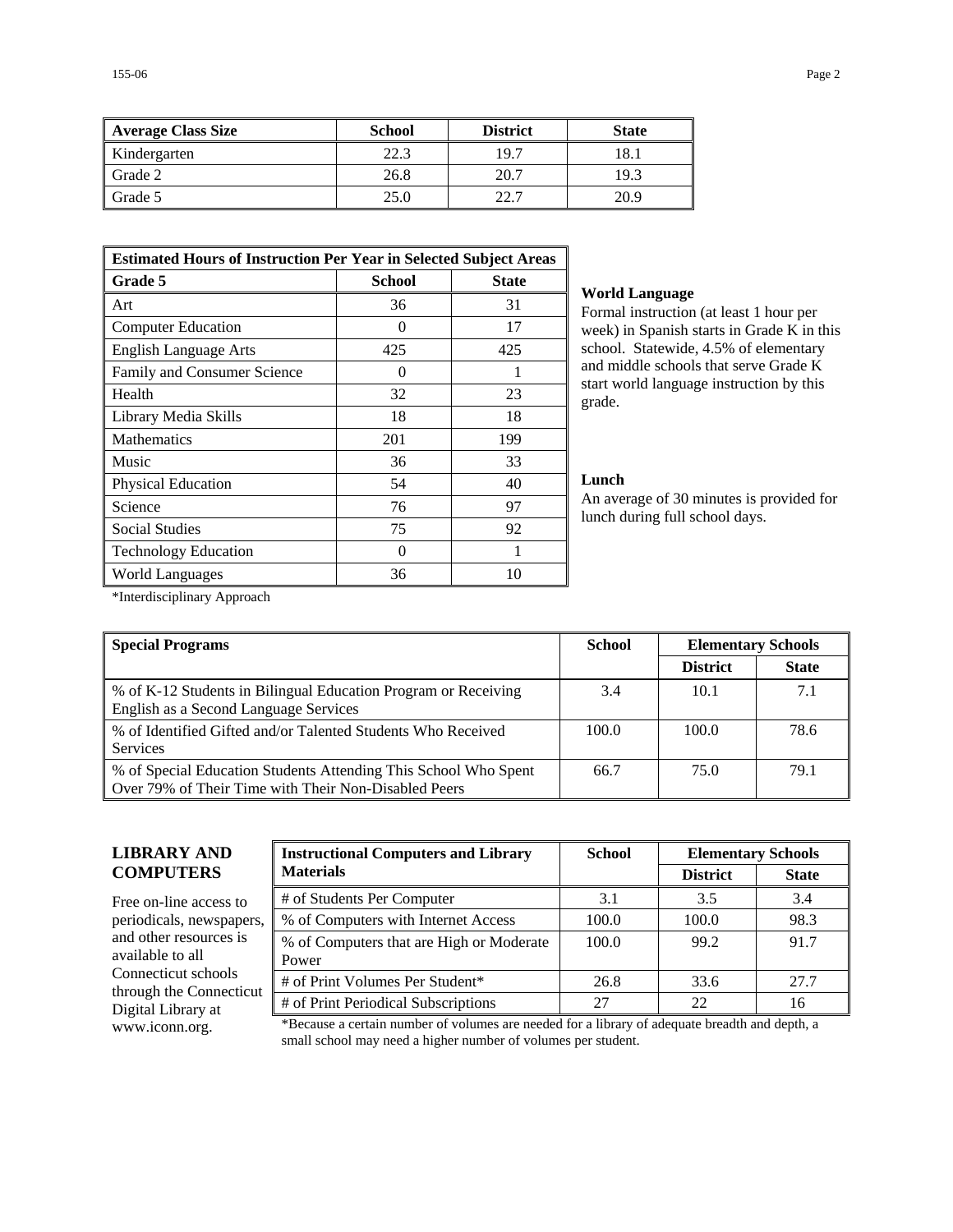## **SCHOOL STAFF**

| <b>Full-Time Equivalent Count of School Staff</b>                               |       |
|---------------------------------------------------------------------------------|-------|
| General Education: Teachers and Instructors                                     | 31.50 |
| Paraprofessional Instructional Assistants                                       | 2.50  |
| Special Education: Teachers and Instructors                                     | 7.30  |
| Paraprofessional Instructional Assistants                                       | 4.00  |
| Library/Media Specialists and Assistants                                        | 2.00  |
| Administrators, Coordinators, and Department Chairs                             | 1.20  |
| Instructional Specialists Who Support Teachers (e.g., subject area specialists) | 1.00  |
| Counselors, Social Workers, and School Psychologists                            | 1.60  |
| <b>School Nurses</b>                                                            | 1.00  |
| Other Staff Providing Non-Instructional Services and Support                    | 9.90  |

the full-time uivalent count, staff embers working rt-time in the hool are counted as fraction of full-time. or example, a acher who works delectime in a school ntributes  $0.50$  to the hool's staff count.

| <b>Teachers and Instructors</b>                      | <b>School</b> | <b>Elementary Schools</b> |              |
|------------------------------------------------------|---------------|---------------------------|--------------|
|                                                      |               | <b>District</b>           | <b>State</b> |
| Average Number of Years of Experience in Education   | 13.8          | 11.4                      | 13.2         |
| % with Master's Degree or Above                      | 72.1          | 78.1                      | 77.9         |
| Attendance, 2006-07: Average # of Days Absent Due to | 4.2           | 6.3                       | 8.7          |
| Illness or Personal Time                             |               |                           |              |
| % Assigned to Same School the Previous Year          | 69.8          | 68.2                      | 72.5         |

#### **HOME AND SCHOOL COMMUNICATION AND SUPPORT**

**Teacher E-Mail Addresses:** All teachers at this school have been issued e-mail addresses.

**Online Homework Information:** A portion of the school's website is devoted to homework pages.

The following narrative about how this school promotes and supports parental involvement was submitted by this school.

One of the four Duffy goals is to "improve our system of parent and teacher communication throughout the Duffy Community." We have a standing committee that assesses the action steps for this goal and takes action to accomplish them. Last year, the committee worked on recommendations they found thorough assessing the welcoming atmosphere at Duffy the previous year. This year grade level and committee minutes were electronic, providing access to more people.

The school provides many formal and informal events during the year where parents can learn how to support students' learning at home. Curriculum Night, PTO Presentations, Parenting Classes and a night of reading instruction provided by the school's Early Intervention Specialist are just a few. The school is widely used by the community with activities such as Scouts, high school gymnastics and cheer teams, political events, voting, athletic events, Kids Link and school/community enrichment programs.

Multiple resources are available for parents to gain access to information about events and curricula. Duffy has an award winning website. Additionally, the Duffy community is kept well informed by the following communication avenues: voice mailboxes, e-mail, the Duffy Dateline, First Day and Kindergarten Packets, classroom news letters, the Duffy Reader and posted committee minutes.

The Duffy families and the community are invited to participate in special ways including the Opening Day Ceremony, the Halloween Parade, Welcome Wagon events, Ice Cream Socials, the annual basketball game, the Duffy Fair, Family Nights, and Children's Night that bring families to Duffy to see students' curricular progress. The Duffy Student Council and PTO sponsor yearly community service events.

The volunteer programs at Duffy are exceptional. More than 280 parents volunteer in an active way at school. At least 40 parents volunteer to support the Library Media Center and 32 parents devote one hour a week to a tutoring program called "Learning Buddies." Six parents are active on the Site Council and countless parents volunteer on Site Committees and the Safety and Wellness Committee. One hundred percent of the families attend conferences and fully support activities at the school.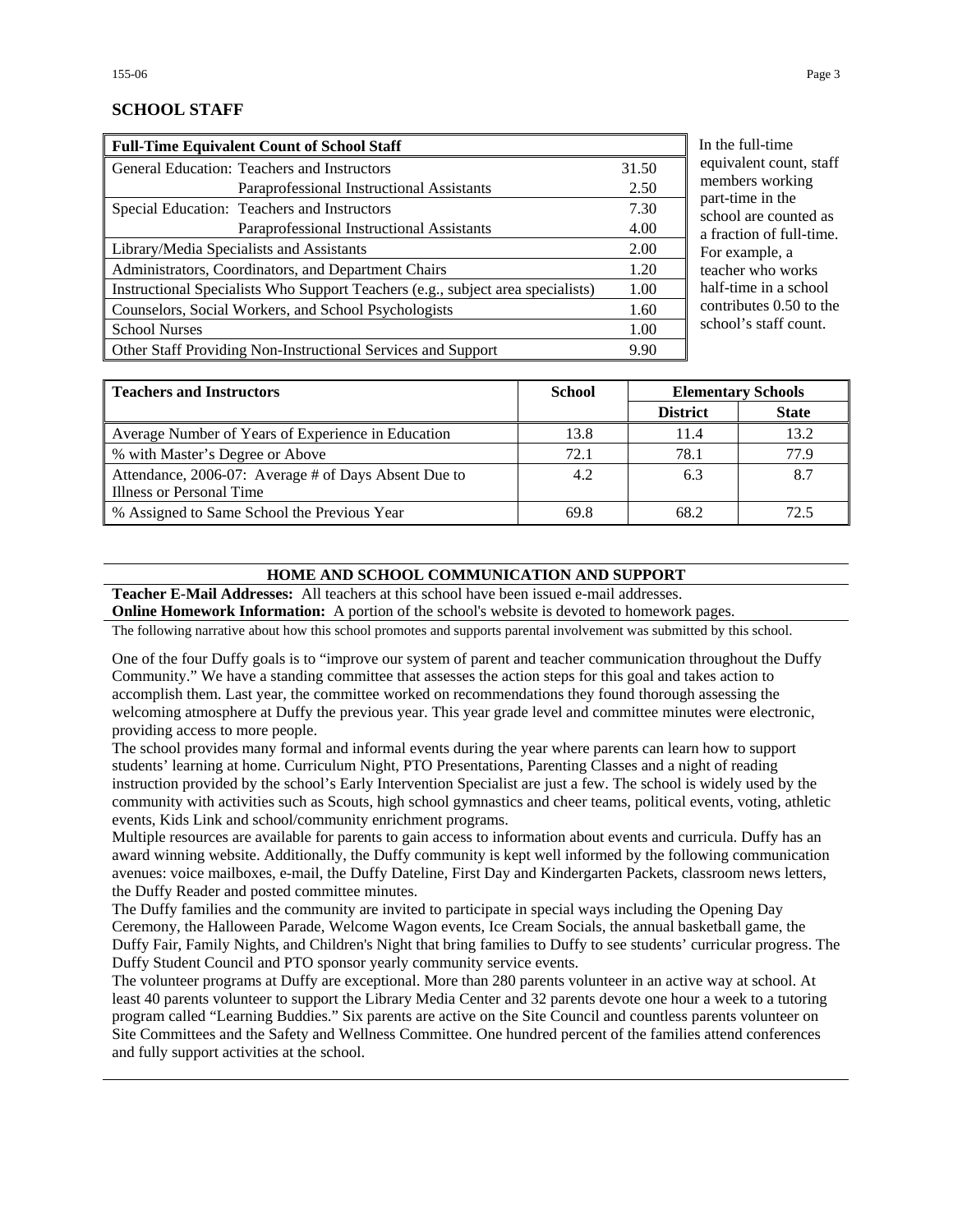| <b>Student Race/Ethnicity</b>                     |     |      |  |  |  |
|---------------------------------------------------|-----|------|--|--|--|
| <b>Number</b><br><b>Race/Ethnicity</b><br>Percent |     |      |  |  |  |
| American Indian                                   |     | 0.0  |  |  |  |
| Asian American                                    | 21  | 3.8  |  |  |  |
| <b>Black</b>                                      | 27  | 4.8  |  |  |  |
| Hispanic                                          | 31  | 5.6  |  |  |  |
| White                                             | 478 | 85.8 |  |  |  |
| <b>Total Minority</b>                             | 79  | 14.2 |  |  |  |

## **SCHOOL DIVERSITY**

**Percent of Minority Professional Staff:** 7.8%

**Open Choice:** 16 students attended this school as part of the Open Choice program. Open Choice brings students from urban areas to attend school in suburban or rural towns, and students from non-urban areas to attend city schools.

**Non-English Home Language**: 5.6% of this school's students (excluding prekindergarten students) come from homes where English is not the primary language. The number of non-English home languages is 11.

#### **EFFORTS TO REDUCE RACIAL, ETHNIC, AND ECONOMIC ISOLATION**

Below is the description submitted by this school of how it provides educational opportunities for its students to interact with students and teachers from diverse racial, ethnic, and economic backgrounds.

In an effort to unify the diverse areas of our school population, Duffy School created an exciting and collaborative program for a segment of our community that is located in an ethnically diverse, primarily low-income area which borders the city of Hartford. HANOC (Hillcrest Area Neighborhood Outreach Center) is a grassroots effort that has become a cooperative venture with the West Hartford School District, Duffy teachers and parents, Sedgwick Middle School and Wolcott Elementary School, the Bridge Family Center, the West Hartford Housing Authority, the West Hartford Neighborhood Services, the Brookstone Court Property Management and the West Hartford Police Department.

In addition to HANOC, Duffy school participates in the Project Choice Program with Hartford Public Schools coordinated by CREC. Students are bussed from Hartford and become Duffy students for the remainder of their school experience. Duffy accepts students in grades K-3 where space is available. As a result, we have increased our percent of ethnic students at Duffy.

Duffy provides a social studies curriculum that prepares all students to understand and appreciate different cultures including Mexico, Africa, Japan and the West Indies. The Spanish language program for students in all grades also educates students about the cultures of Spanish-speaking nations.

One of the goals of Duffy School is to develop the character of all students. Through our character education program, students learn the value of diversity and respect for others. Our staff uses Second Step, Character Counts, Love and Logic Strategies and Circles of Respect to assist with this goal. Duffy students have a sense of belonging that is a key to integrating and including all students and helping them to be successful at school and beyond.

## **STUDENT PERFORMANCE AND BEHAVIOR**

| <b>Physical Fitness: % Reaching</b><br><b>Health Standard on All Four Tests*</b> | <b>School</b> | <b>District</b> | <b>State</b> | % of Schools in State with Equal or<br><b>Lower Percent Reaching Standard</b> |
|----------------------------------------------------------------------------------|---------------|-----------------|--------------|-------------------------------------------------------------------------------|
| Grade 4                                                                          | 72.8          | 40.9            | 33.8         | 97.8                                                                          |
| Grade 6                                                                          | N/A           | N/A             | N/A          | N/A                                                                           |

\*Includes tests for flexibility, abdominal strength and endurance, upper-body strength and aerobic endurance.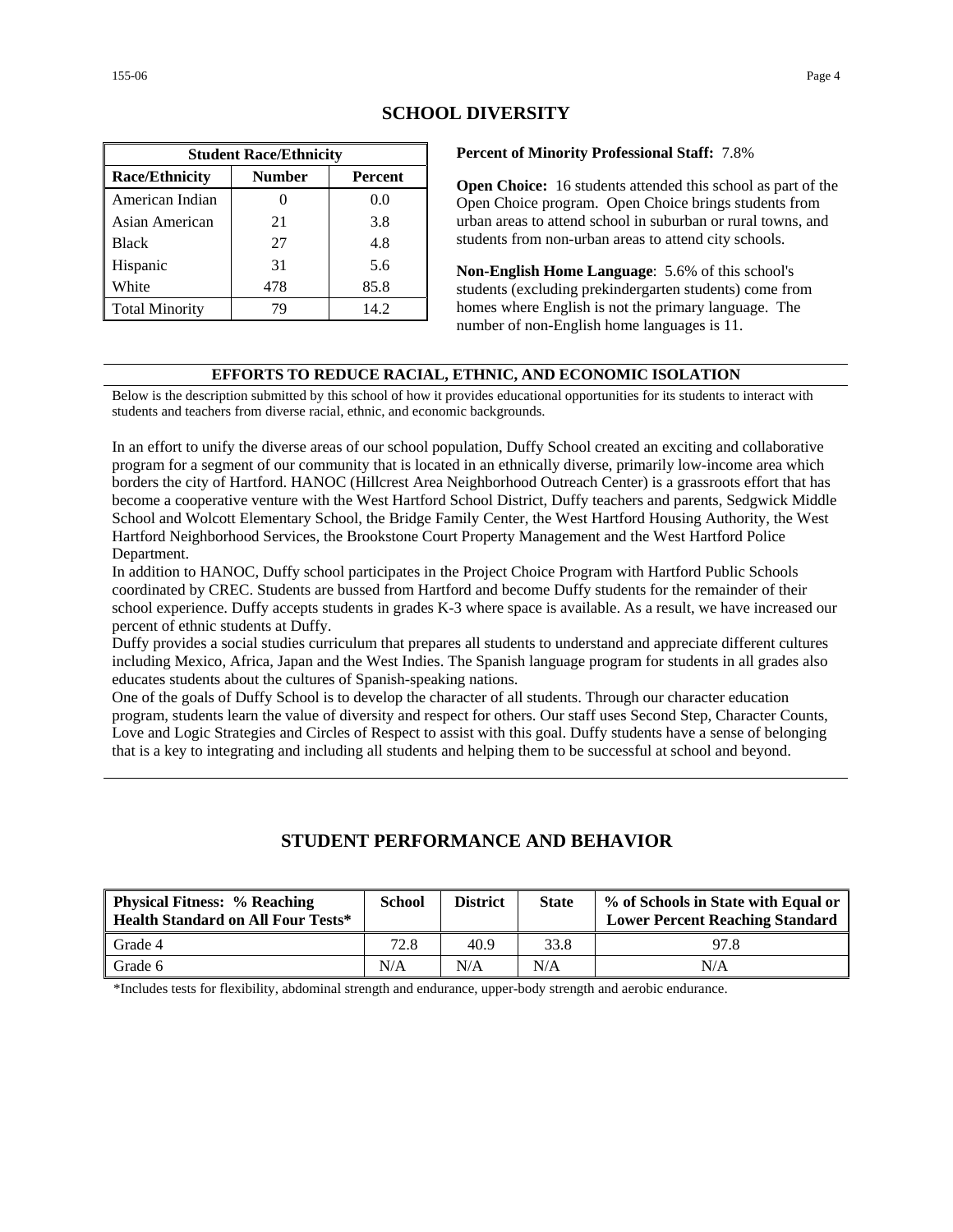| <b>Grade and CMT</b><br><b>Subject Area</b> | <b>School</b> | <b>District</b> | <b>State</b> | % of Schools in State<br>with Equal or Lower<br><b>Percent Meeting Goal</b> | These results reflect<br>the performance of |
|---------------------------------------------|---------------|-----------------|--------------|-----------------------------------------------------------------------------|---------------------------------------------|
| Grade 3 Reading                             | 70.4          | 65.1            | 52.0         | 80.5                                                                        | students with                               |
| Writing                                     | 81.5          | 76.0            | 63.4         | 83.2                                                                        | scoreable tests who<br>were enrolled in the |
| <b>Mathematics</b>                          | 76.5          | 71.9            | 60.0         | 76.0                                                                        | district at the time of                     |
| Grade 4 Reading                             | 71.3          | 70.7            | 55.9         | 75.6                                                                        | testing, regardless of                      |
| Writing                                     | 71.6          | 71.0            | 62.9         | 62.7                                                                        | the length of time                          |
| <b>Mathematics</b>                          | 80.6          | 71.7            | 60.3         | 83.1                                                                        | they were enrolled<br>in the district.      |
| Grade 5 Reading                             | 73.0          | 71.6            | 62.2         | 66.5                                                                        | Results for fewer                           |
| Writing                                     | 72.6          | 75.2            | 64.5         | 61.3                                                                        | than 20 students are                        |
| <b>Mathematics</b>                          | 75.7          | 78.6            | 65.9         | 66.5                                                                        | not presented.                              |
| Science                                     | 66.2          | 62.5            | 54.9         | 66.4                                                                        |                                             |
| Grade 6 Reading                             | N/A           | N/A             | N/A          | N/A                                                                         |                                             |
| Writing                                     | N/A           | N/A             | N/A          | N/A                                                                         |                                             |
| <b>Mathematics</b>                          | N/A           | N/A             | N/A          | N/A                                                                         |                                             |

**Connecticut Mastery Test, Fourth Generation, % Meeting State Goal.** The Goal level is more demanding than the Proficient level, but not as high as the Advanced level, reported in the No Child Left Behind Report Cards.

For more detailed CMT results, go to [www.ctreports.](http://www.ctreports/)

To see the NCLB Report Card for this school, go to [www.sde.ct.gov](http://www.sde.ct.gov/) and click on "No Child Left Behind."

| <b>Student Attendance</b> | School | <b>District Elementary Sch.</b> | <b>State Elementary Sch.</b> |
|---------------------------|--------|---------------------------------|------------------------------|
| % Present on October 1    | 98.4   | 97.3                            | 96.4                         |

#### **Disciplinary Offenses**

Disciplinary offenses committed by students include all serious offenses, offenses involving drugs, alcohol, or tobacco, and all incidents resulting in suspension or expulsion. In the 2006-07 school year, 2 students were responsible for these incidents. These students represent 0.4% of the estimated number of students who attended this school at some point during the 2006-07 school year. For more information and data on disciplinary offenses, go to [www.sde.ct.gov](http://www.sde.ct.gov/), click on "CEDaR" and then on "Student

| <b>Number of Incidents by Disciplinary Offense Category, 2006-07</b> |                             |                       |
|----------------------------------------------------------------------|-----------------------------|-----------------------|
| <b>Offense Category*</b>                                             | <b>Location of Incident</b> |                       |
|                                                                      | <b>School</b>               | <b>Other Location</b> |
| <b>Violent Crimes Against Persons</b>                                | N/A                         | N/A                   |
| <b>Sexually Related Behavior</b>                                     | N/A                         | N/A                   |
| Personally Threatening Behavior                                      | N/A                         | N/A                   |
| Theft                                                                | N/A                         | N/A                   |
| Physical/Verbal Confrontation                                        | N/A                         | N/A                   |
| Fighting/Battery                                                     | N/A                         | N/A                   |
| <b>Property Damage</b>                                               | N/A                         | N/A                   |
| Weapons                                                              | N/A                         | N/A                   |
| Drugs/Alcohol/Tobacco                                                | N/A                         | N/A                   |
| <b>School Policy Violations</b>                                      | N/A                         | N/A                   |
| Total                                                                | 3                           | $\theta$              |

Data." \* Counts by category may be suppressed to protect student privacy.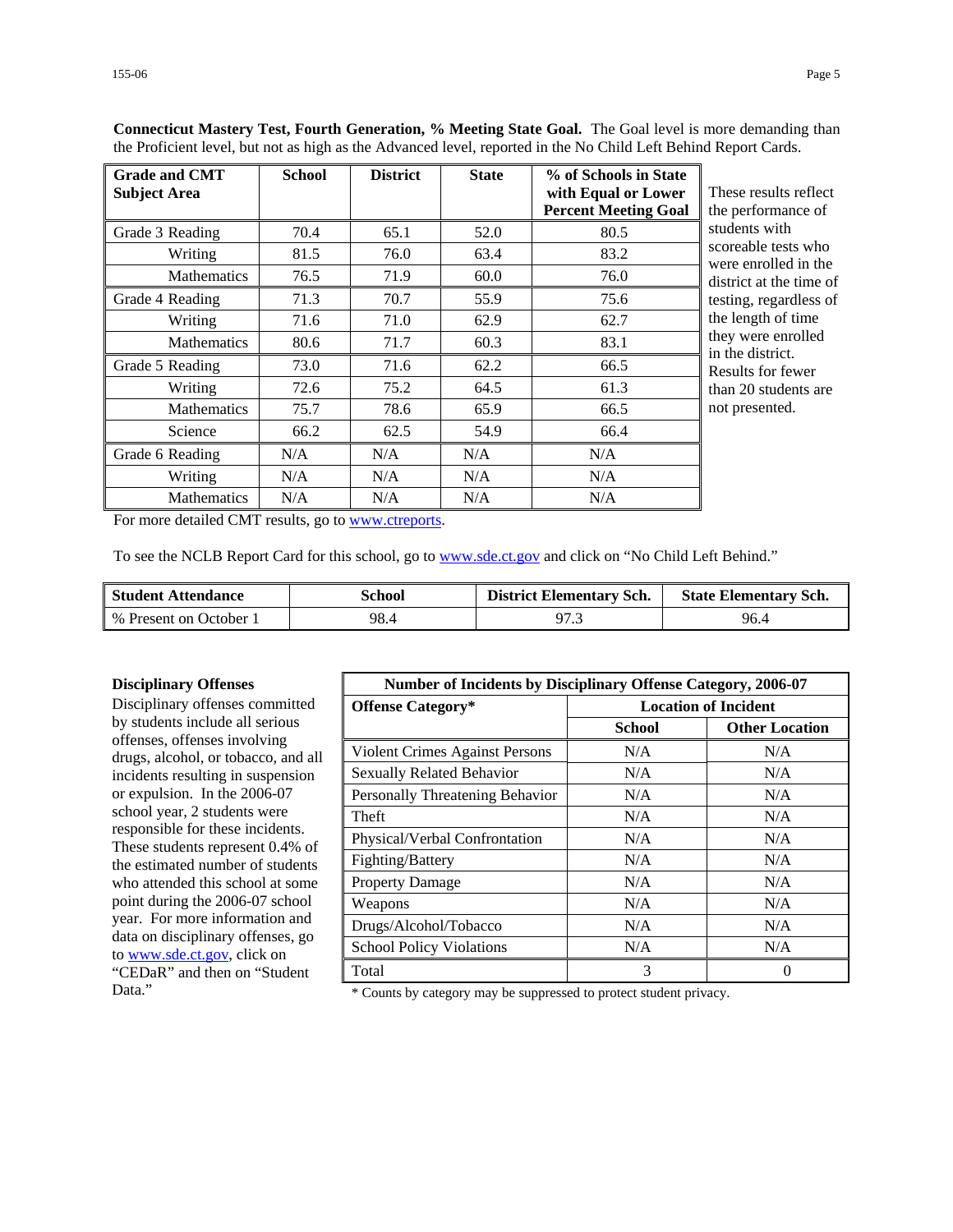The following narrative was submitted by this school.

At Duffy we continue to track our Annual Yearly Progress on standardized tests (CMT). In 2007-08 our average participation rate was 99.6% including all special education and ESOL students. Duffy student achieved 95.2% proficiency in math and 87.2% in reading and we continued to meet our target in writing. These scores reflected a slight increase in the achievement levels of the previous year. Duffy staff continues to challenge students who scored at the proficient level to move them to the goal level.

At the start of each year, Duffy staff assesses the data from the standardized assessments and make a comprehensive plan to improve instruction and increase student learning. Not only classroom teachers, but also special area teachers such as art, music, PE and Spanish, develop goals to improve instruction. This year we will continue to focus on reading across the curriculum, using our new Reading Specialist to lead the way. Additionally, ongoing teacher support will be provided for inquiry methods in science instruction for all grades in preparation for the 2009 science CMT. We have some work to do to ensure that all teachers have the curriculum they need to guarantee students are meeting the standards.

Our school is part of a district-wide plan to align instruction and assessment with both National and State Standards. Our goal is to differentiate instruction so that our students will achieve to their maximum potential. We are also working on developing conceptual math at all levels using the Trailblazer Program in grades K-5. Teachers will focus on increasing student's working knowledge of technology as they integrate technology into our curriculum. Two thirds of the staff is equipped with interactive white boards. We hope to increase that to the entire staff next year. We will continue to integrate our town wide special education program for the severely learning disabled students with our regular education program.

#### **SUPPLEMENTAL SCHOOL INFORMATION**

The space below was optionally used by this school to describe aspects of the school not presented elsewhere in the profile.

Duffy's unique population is comprised of a combination of four neighborhoods: the students of the community surrounding the school, the students in the district's Special Education Program, the Project Choice students from Hartford and the students in the neighborhood referred to as the Hillcrest Area, who live far enough away to be bused to the school. This mix of students and families from the different neighborhoods makes Duffy distinctive and provides opportunities for children to learn valuable lessons in respect, consideration, and appreciation of differences.

Our Gifted and Talented Program called QUEST, works with approximately 4% of the student population to enrich their curriculum with independent projects. Duffy has an Early Intervention Program that supports reading readiness in grade one. The Early Intervention teacher and tutor work one-on-one with students in need, as well as small groups of first grade students. Additionally, Duffy supports a Literacy Center with a Reading Specialist, serving students in all grades that need assistance in reading and teachers in their efforts to provide excellent reading instruction. Duffy has a growing number of ESOL students from a variety of countries who come to Duffy with no English. They are given specialized instruction from an ESOL teacher.

As a result of the Site Based Planning, an Enrichment Committee was formed to reinforce the curriculum, providing enrichment to all students. Site Based Planning is also responsible for the focus on Technology, Character Education and the emphasis on the importance of excellent communication. Duffy recently opened a new Library Media Center (LMC) with an enhanced computer lab to accommodate our largest classes. The LMC is a place where students, staff and community can come together to learn and grow and enhance relationships with one another.